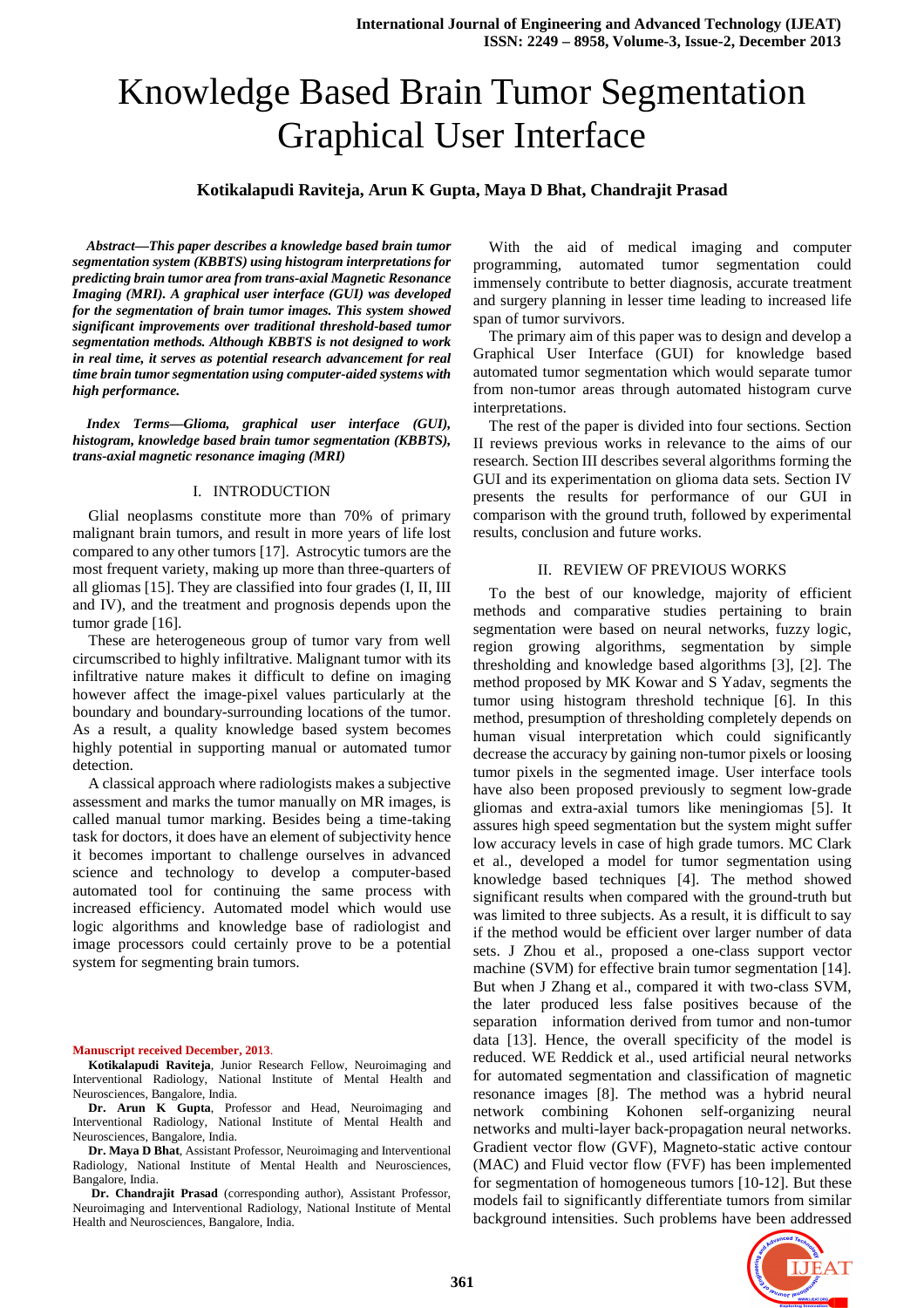by J Sachdeva et al., by developing a content-based active contour model (CBAC) where intensity and as well as texture inputs are taken from the active contour [9].

A variety of algorithms and their combinations to form hybrid algorithms have been used in previous literature. Having said that, these works have widely been experimental, yet to be put in diagnostic use. Hence it gives us further scope to research brain tumor segmentation using automated models.

### III. PROPOSED WORK

The proposed work is a series of steps involved in segmenting brain tumor using KBBTS. Data acquisition, pre-processing, tumor segmentation, morphological operations and location-window filtering form the basic logical components of the GUI. Fig 1 shows the block diagram of the proposed work.



**Fig 1: Block diagram of the proposed work divided into five steps viz., acquisition, pre-processing, information analysis, post-processing and statistical analysis.**

#### *A. Data*

Data was acquired in the form of DICOM images. These images were converted to NIfTI format using dcm2niigui software (available from www.mccauslandcenter.sc.edu). The tumor slices of interest in NIfTI format were then saved as .TIFF format images using MRI Cro (available from www.mristudio.org).

## *B. Software application*

MATLAB R2010a (developed by MathWorks) was used for the design and development of the GUI. Image processing, histogram analysis and statistical analysis were also carried out by the same software.

#### *C. Image pre-processing*

Implementing skull-stripping and median filtering were the two steps involving pre-processing of tumor images. *Skull-stripping* 

Non-cerebral bony tissues such as the skull were removed. The process is often referred to as skull stripping. It was successfully executed using the software, MRI Cro. A certified radiologist carefully selected the slices-of-interest (SOI) for further study. The SOIs were saved in TIFF format which then consisted of pixel intensity values in x- and y-directions, later to be used for 2-D tumor segmentation.

*Median Filter* 

It is important to remove unwanted information, in this case; the noise filled pixels. 2D-Median filter was used for the reduction of salt and pepper noise from the image. It reduces the noise and preserves edges at the same time. The equation used for performing median filtering is given below:

$$
\hat{f}'(\mathbf{x}, \mathbf{y}) = \text{median} \{ \mathbf{g}(\mathbf{s}, \mathbf{t}) \} \tag{1}
$$

#### *D. Histogram analysis*

Histogram equalization, histogram smoothing and identifying the lower and upper threshold formed the histogram analysis.

 *Histogram Equalization* 

Image enhancement was performed by enhancing pixel intensities using Contrast-Limited Adaptive Histogram Equalization (CLAHE). Rather than the entire image, CLAHE operates on small pixel groups in the image which are known as tiles. The following command was used for image enhancement:

# **EnhancedImage = adapthisteq (Image);** (2)

*Local Regression Smoothing (LOESS)* 

Histogram smoothing was done by local regression smoothing algorithm. Regression weights for each data point were calculated using the following equation:

$$
w_i = \left[1 - \left|\frac{x - x_i}{d(x)}\right|^3\right]^{\alpha} \tag{3}
$$

where x is the assigned predictor value, which is associated with response value (to be smoothed). The nearest neighbors of x were  $x_i$  ( $i = 1, 2, 3, \dots$  n). The distance between x and the most distance predictor value is  $d(x)$ . A weighted linear least squares regression was performed. In case of loess, a second degree polynomial function was used by the regression. This allowed us to accurately select lower threshold  $(T_{min})$  and upper threshold (Tmax).

*Identifying Tmin and Tmax* 

The histogram of the image was represented by the function, histogram (i), where i is an integer between 0 and 255. The finding of global thresholds is described in the following steps:

- 1) The first step was to generate a histogram matrix; histogram (m, 1) where m was the number of pixels. A zero matrix; peaks (m, 1) was also created.
- 2) Local histogram peaks were calculated through the following condition:

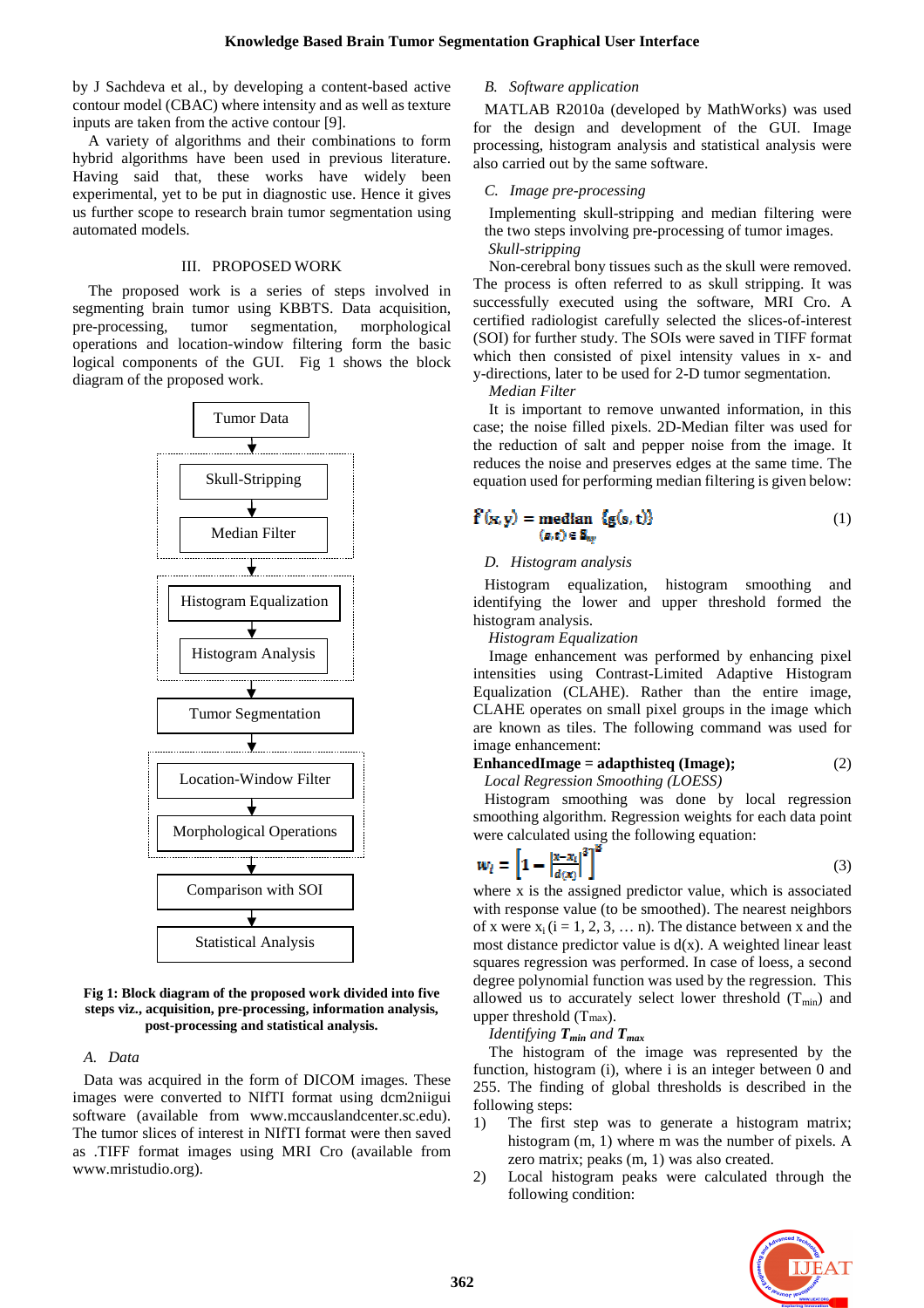## **if histogram (i) > histogram (i+1) && histogram (i) > histogram (i-1); peaks (i) = histogram (i); else peaks (i) =0;**

This step was repeated for a second time in order to further filtering the peaks and retaining clinically significant peaks. 3) We compared the second maximum number of pixels; histogram $_{2\text{max}}$  with the existing peaks to eliminate peaks which were very small compared to histogram<sub>2max</sub>. The following condition was used to eliminate non-significant peaks:

**if** [peaks (i) / (histogram<sub>2max</sub>)]\*100 < 10;  **peaks (i) = histogram (i); else peaks (i) = 0;** 

We observed that the maximum number of pixels was having an intensity value of zero, a majority of which was background. Hence, second maximum value was considered for the condition.

4) Now, minimum and maximum values for each served as the threshold value to segment the image into white matter, gray matter, edema, tumor and necrosis. The two thresholds for tumor segmentation were taken as **Tmin** and **Tmax**.

### *E. Tumor segmentation*

One of the key concepts used in the implementation of tumor segmentation algorithm was the range of pixel intensities in TIFF format images. The intensity range is specified as:

### **PixIntensityblack = 0 to PixIntensitywhite = 255**

Hence, every pixel identified in the image would fall in a range which is the subset of the intensity range. For each range subset, there was a  $T_{min}$  and  $T_{max}$  which represented an entire region of the brain. After determining the values for **Tmin** and **Tmax**, following steps segmented the tumor:

```
1) Read Tmin and Tmax
```
- 2) Calculated image size =  $m \times n$ ; EnhancedImage [m, n]
- 3) Create SegmentedImage; a zero matrix for size =  $m \times$ n and the following condition was applied:

```
for i = 1:m 
   for j = 1:nif EnhancedImage [i, j] > Tmin
      && EnhancedImage [i, j] < Tmax
      SegmentedImage [i, j] = 1; 
      else SegmentedImage [i, j] = 0; 
      end 
    end
```

```
end
```
This algorithm considered a single matrix element of tumor slice and designated a pixel value of either 1 (white) or 0 (black) on satisfying the above mentioned condition. The algorithm is an iterative process which runs till it reaches the last element of the matrix.

# *F. Location-window filtering*

A location window filter algorithm was developed in order to remove non-tumor regions and speckles created after segmentation. The algorithm makes use of location co-ordinates and window size as the inputs.

The position of the pixel was considered as the location information. Window was split into four quadrants namely  $(X)(Y)$ ,  $(-X)(-Y)$ ,  $(X)(-Y)$  and  $(-X)(Y)$ . Hence, location values for the windows were considered as  $(\mathbf{x}, \mathbf{y}) \in \mathbb{Q}_{(\mathbf{x}, \mathbf{y})}$ ,

 $(\text{-}x, -y) \in Q_{(\text{-}x, -y)}$ ,  $(x, -y) \in Q_{(x, -y)}$  and  $(\text{-}x, y) \in Q_{(\text{-}x, y)}$  respectively. The size of each window varies for a given value of x and y in all the four directions.

# *G. Morphological operations*

We implemented erosion and dilation as two features of morphological operations on segmented images. Erosion refers to decrease in size and dilation refers to increase in size. As a result, erosion removes pixels from the boundary of the image and dilation adds pixels to the boundary of the image.

If A and B are sets in  $Z^2$ , the equation for dilation of A by B is given by:

$$
\mathbf{A} \oplus \mathbf{B} = \{ \mathbf{z} | [(\widehat{\mathbf{B}})]_z \cap \mathbf{A} \} \subseteq \mathbf{A} \}
$$
(4)

The equation denoting the erosion of A by B is given by:

# $(5)$

where A represents the image matrix on which morphological operations were performed and B represents the structuring element in morphological operations. z denotes the displacements.

# *H. GUI for hand-labeling of tumor*

A GUI was developed for the manual labeling of SOIs. All the SOIs were hand-labeled by 2 certified radiologists. The marking of tumor was done manually. Labeled images were then used for further comparison with machine generated images and statistical analysis was performed. A brief code for the GUI has been supplied below:

```
global roiImage; 
image = handles.image; 
roiImage = roipoly (image); 
axes (handles.axes2); 
imshow (roiImage);
```
# *I. Statistical analysis*

Sensitivity and Specificity are the two prime performance parameters used in medical statistics. Sensitivity denotes the value which is the number of patients who were correctly identified with a disease [8], [1]. Specificity denotes the value which is the number of patients who were correctly identified as not having a disease [8], [1]. The equations for calculating sensitivity and specificity are:

where True Positive (TP) indicates that patient suffered diseases and result was positive; True Negative (TN) indicates that patient did not suffer disease and result was negative; False Positive (FP) indicates that patient did not suffer disease and result was positive; False Negative (FN) indicates that patient suffered disease and result was negative.

Accuracy of a system can be referred to as the system's ability to produce the actual results. A system with higher accuracy is reliable than a system with lower accuracy. In this project, accuracy is defined by the following equation:

# $Accuracy = TP + TN/(TP + TN + FP + FN)$

Positive Predictive Value (PPV) is defined as the proportion of patients tested positive that actually have the disease [8], [1]. It is referred to as the precision rate.

# $PPV = TP/(TP + FP)$

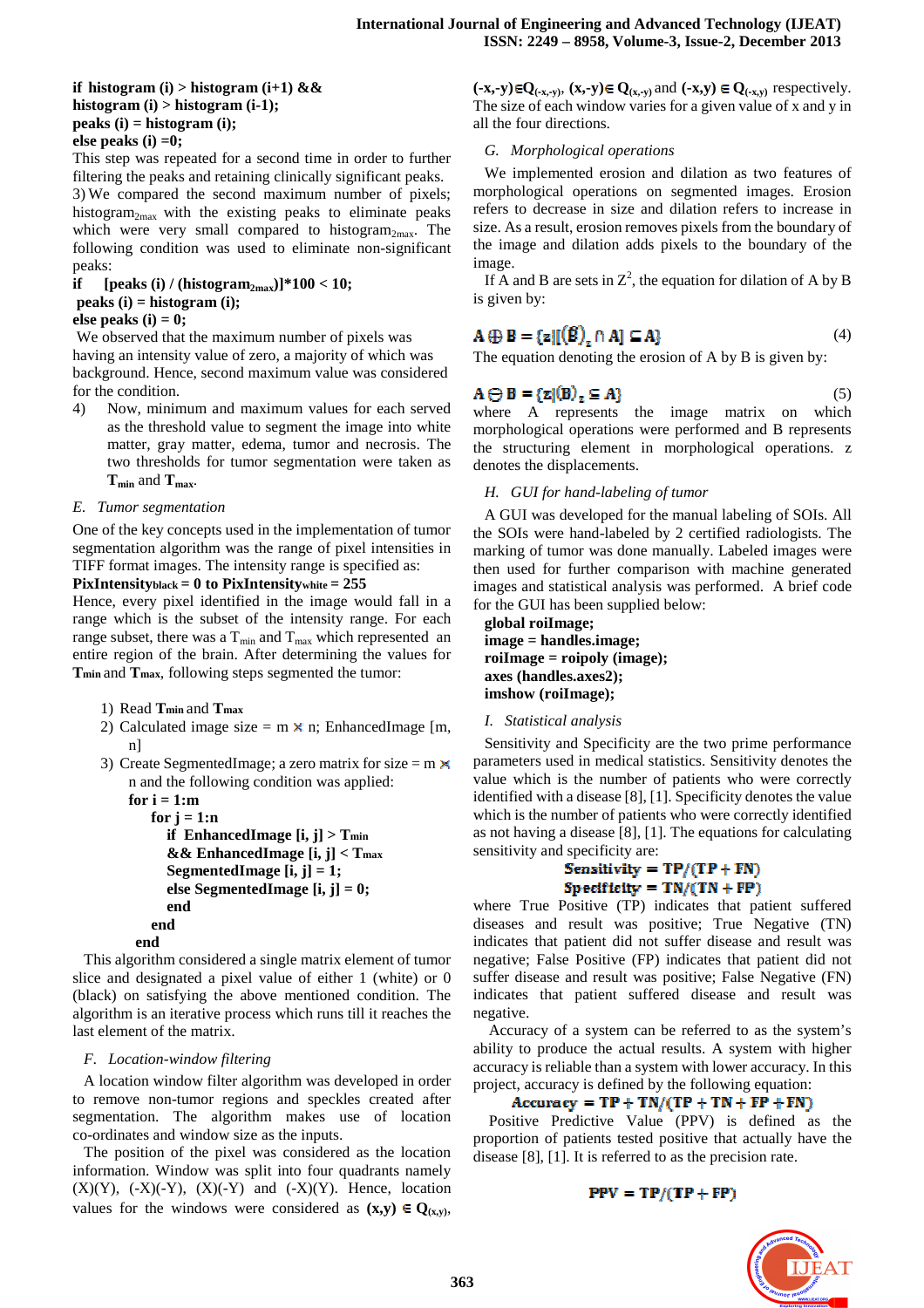Negative Predictive Value (NPV) is defined as the proportion of patients tested negative who actually do not have the disease [7], [1].

# $NPV = TN/(FN + TN)$

#### IV. EXPERIMENTAL RESULTS

This section presents all the results generated by the KBBTS.





 **(a) Before (b) After Fig 1: The figures show the effect of skull-stripping on T1 post Gd image while using FFE sequence.** 





 **(a) Before (b) After Fig 2: The figures show the effect of image enhancement by adaptive histogram equalization** 



**Fig 3: GUI for hand-labeling of tumor** 



**Fig 4: Knowledge Based Brain Tumor System: I displays the slice of interest, II is the viewer for Black-and-White image obtained after histogram analysis, III is the viewer for speckles/black spots left in the tumor. IV displays adding the threshold image and speckles, V displays the effect of location-window filtering, VI shows the image obtained after morphological operations, VII displays the hand-labeled tumor** 

**ROI used for comparison with the GUI output image and VIII is the operating panel for image browser, threshold selection, location-window filtering, morphological operation options, and performance parameters.**



**Fig 5: The figure shows the raw histogram of the image. The presence of consistent peaks throughout the histogram makes it difficult to identify tumor, white matter, grey matter and CSF.** 



**Fig 6: Processed histogram for an efficient identification of tumor thresholds. The figure shows a detailed break-down of the histogram curve with each threshold range pertaining to A certain region of brain.** 



**Fig 7: Location-Window filtering: The image represents four windows in four quadrants covering the entire tumor.** 

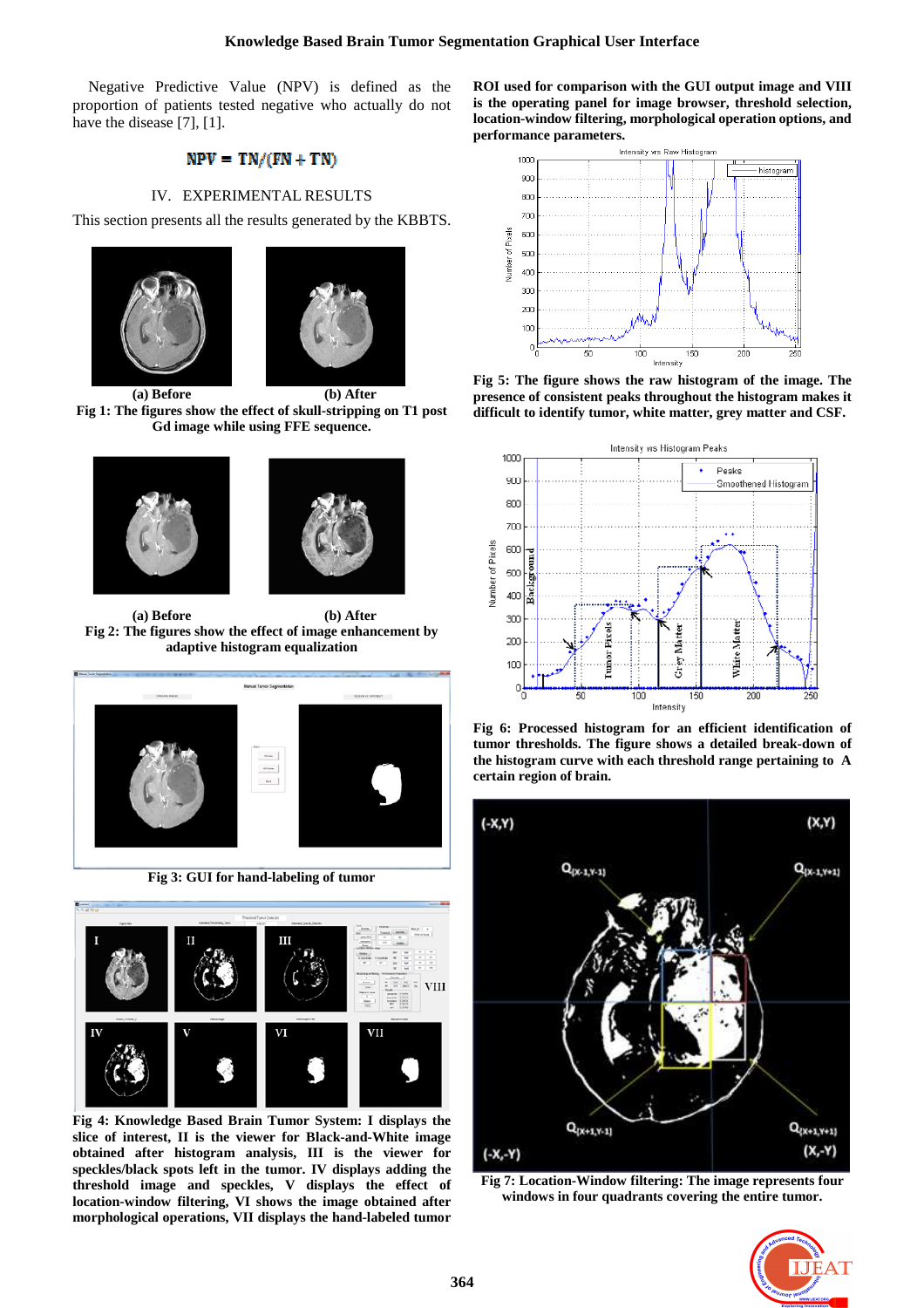

**Fig 8: Effect of Location-Window filter: The implementation of the filter resulted in accepting the tumor pixels and rejecting pixels falling outside the windows.** 



**Fig 9: Output image after morphological operations: It could be clearly observed from the image that most of the black speckles were consistently filled inside the tumor through low level morphological dilation. The area of the tumor could now be calculated by counting the number of white pixels (pixValue =1).** 



**Fig 10: Average number of True Positives and False Negatives generated by KBBTS.** 



**Fig 11: Performance analysis when compared with tumor labeled by Radiologist 1.** 



**Fig 12: Performance analysis when compared with tumor labeled by Radiologist 2.**

#### V. CONCLUSIONS

In this paper we have presented a Knowledge Based Brain Tumor segmentation system. It was designed, tested and evaluated for efficient brain tumor segmentation. Two radiologists hand-labeled the tumor slices of interest and performance parameters were drawn by comparing these manually labeled slices with the ones generated by KBBTS. The images shown in the results showed that the system was successful in segmenting the tumor from healthy brain pixels. From Table 1, the mean values for sensitivity, specificity, accuracy, PPV and NPV were found to be 94.79%, 99.6%, and 99.39%, 91.64% and 99.76% respectively

#### **Table 1: KBBTS Performance analysis**

| <b>Performance</b>     | Radiologist 1 | <b>Radiologist 2</b> |
|------------------------|---------------|----------------------|
| <b>True Positives</b>  | 13251         | 13002                |
| <b>True Negatives</b>  | 298575        | 298538               |
| <b>False Positives</b> | 1072          | 1321                 |
| <b>False Negatives</b> | 702           | 739                  |
| Sensitivity            | 94.96         | 94.62                |
| Specificity            | 99.64         | 99.55                |
| Accuracy               | 99.43         | 99.34                |
| <b>PPV</b>             | 92.51         | 90.77                |
| <b>NPV</b>             | 99.77         | 99.75                |

#### VI. FUTURE WORK

Prior knowledge for recognizing minima and maxima of curves was considered as the primary base for detecting lower and upper thresholds between which most of the tumor pixels were present. In this case, a completely automated GUI for recognizing tumor pixels from histogram should be developed. The system could successfully segment 2-D tumors from all the slices. This particular methodology should be implemented for 3-D tumor segmentation. We have tested the system for brain tumor images. KBBTS should also be tested for tumors occurring outside the brain.

#### REFERENCES

[1] Anthony K Akobeng. Understanding diagnostic tests 1: sensitivity, specificity and predictive values. Acta paediatrica, 96(3):338-341, 2007.